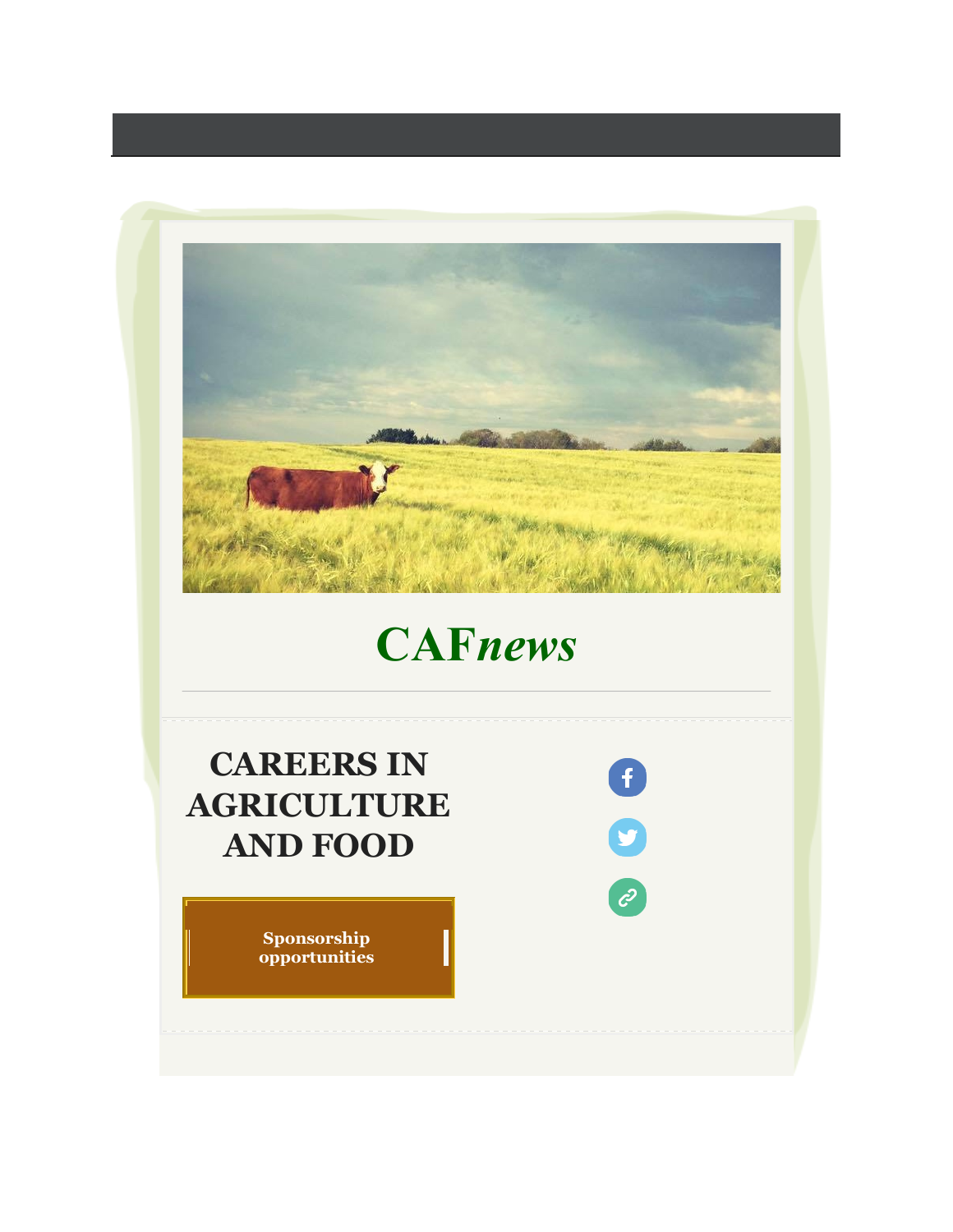**Content: Staffing issues, subsidies, resumes, notifications** December 21 2018

**Content: Staffing issues, subsidies, resumes, notifications** December 21 2018

# **Staffing issues**

How to discipline an employee with mental health issues



Disciplining employees for misconduct when a disability is involved is a subject that should be approached with care and consideration. After an incident,

1- conduct an investigation and decide whether it was related to a disability, then

2 - If it was due to a disability, disciplining the worker carries a risk of a human right complaint or, in the unionized sector, a grievance. The employer must consider accommodation.

3- If the conduct is not caused by a disability – the employer can proceed without worry.

The warning signs of a difficult employee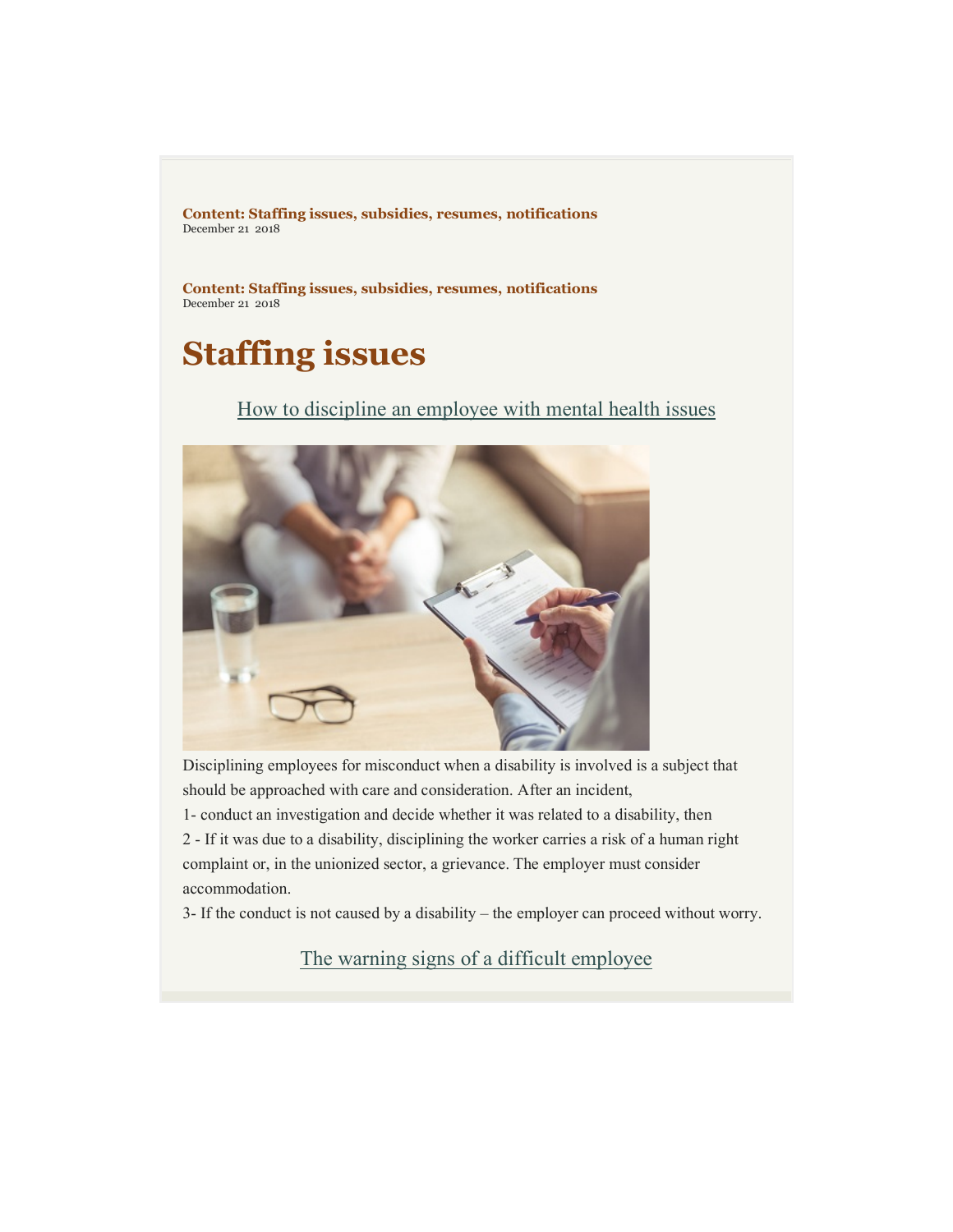

An employee may

appear difficult because she/he is struggling with a personal issue or other challenges If that's not the case, then, the signs of a difficult employee to watch for are:

- unwillingness to accept or act upon feedback or are continually blaming others for their short comings
- colleagues are complaining or gossiping about another
- show uncivil behaviour towards colleagues
- subtle signs e.g., raising their eyebrows when a colleague is speaking, appearing to go along with a request but then not following through and generally making up excuses

What are the signs of future leaders? How to identify them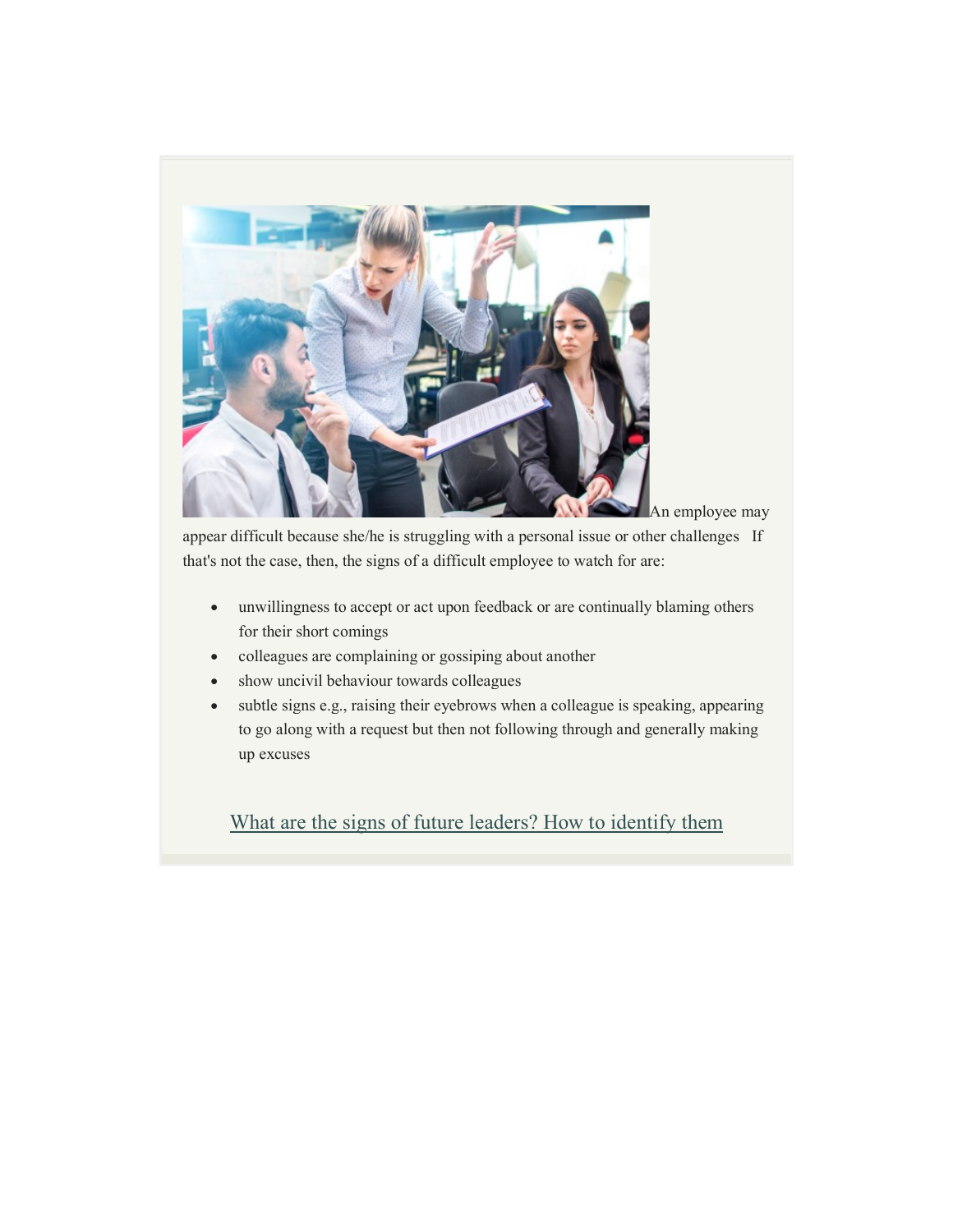

employers have a succession plan in place. To spot the right people, look at the differences between leaders and followers. 1) The leaders will offer to take on more responsibilities. They do it themselves and for the benefit of the organization. 2) They also do more *outside* of their designated role. Historically, however, organizations put their top experts into leadership roles, rather than the employees who know how to get the very best out of their staff base.

Do you have people in your team that shoot down your ideas? Or clients that give you the eye-side? Here is a perspective on how to turn negative people into positive drivers



1st, listen carefully what the naysayers is saying **and**, don't respond emotionally. Just a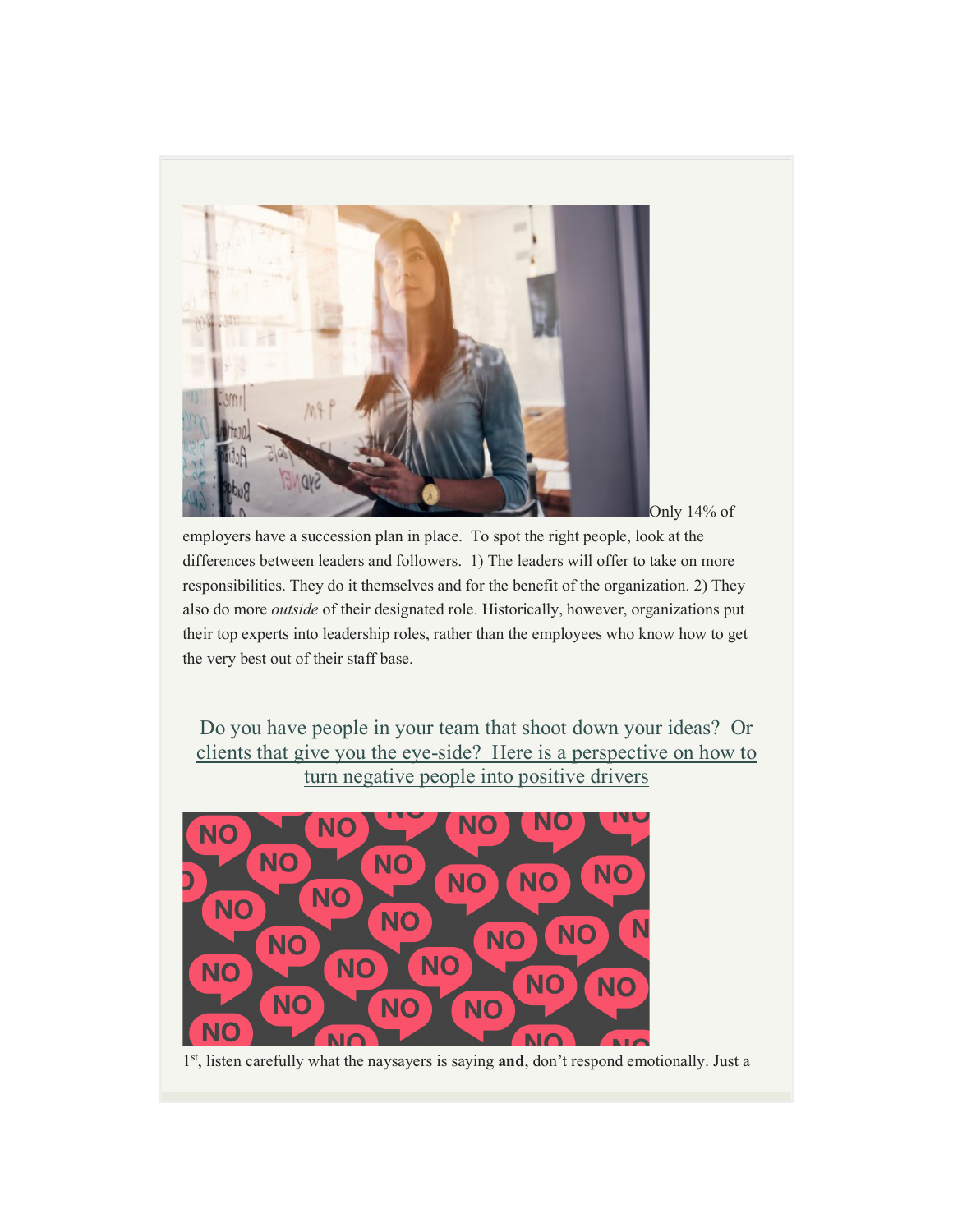simple acknowledgement will send a message of confidence and perseverance. 2<sup>nd</sup>, focus only on the elements that you can work on to improve your idea. The improvements will drive you. Invite perspectives from others in areas different from yours. This will lead you to better results.

 $3<sup>rd</sup>$ , use the insights to improve your idea so that others cannot say no or give you the side-eye. If there are still some that do, again use the comments to come up with even more creative and innovative idea. Your naysayers will only be able to say yes.



#### People need a sense of purpose in their careers

People are increasing needing to feel a sense of purpose in their careers. How do you address that? specially in large organizations such as Microsoft with 130,000 employees worldwide? Kathleen Hogan, EVP Human Resources at Microsoft, says that one of her main goals is to make sure that the company fulfills the needs of the employees. So do that she uses a pyramid of need, i.e., the **5Ps of Employee Fulfillment**.

Canadians are 'more loyal' to companies who donate or volunteer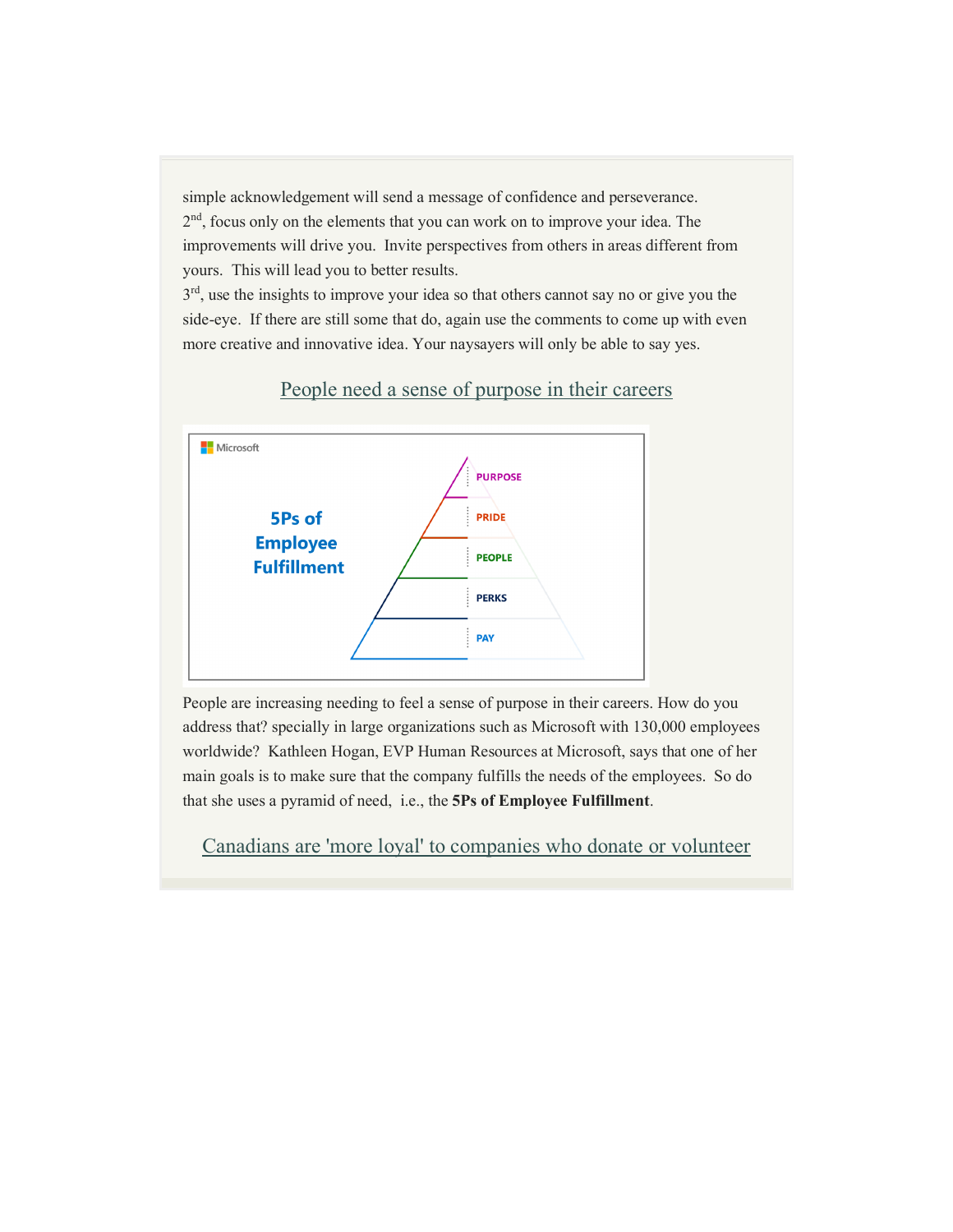

According to The Upside Foundation, 7 in 10 Canadians were more likely to buy from companies that supported charities than those without a clear corporate giving program.

### **Subsidies**

Canada Summer Jobs. Wage subsidies to employers from not-for-profit organizations, the public-sector, and private sector organizations with 50 or fewer full-time employees, to create quality summer work experiences for young people aged 15 to 30 y. it is not restricted to students.

### **Resumes**

Seven complimentary resumes and the candidate summary sheet are included here.

## **Notices & opportunities**

**MWAF** has a webpage dedicated to promoting women that have an ag business. The only requirements are that: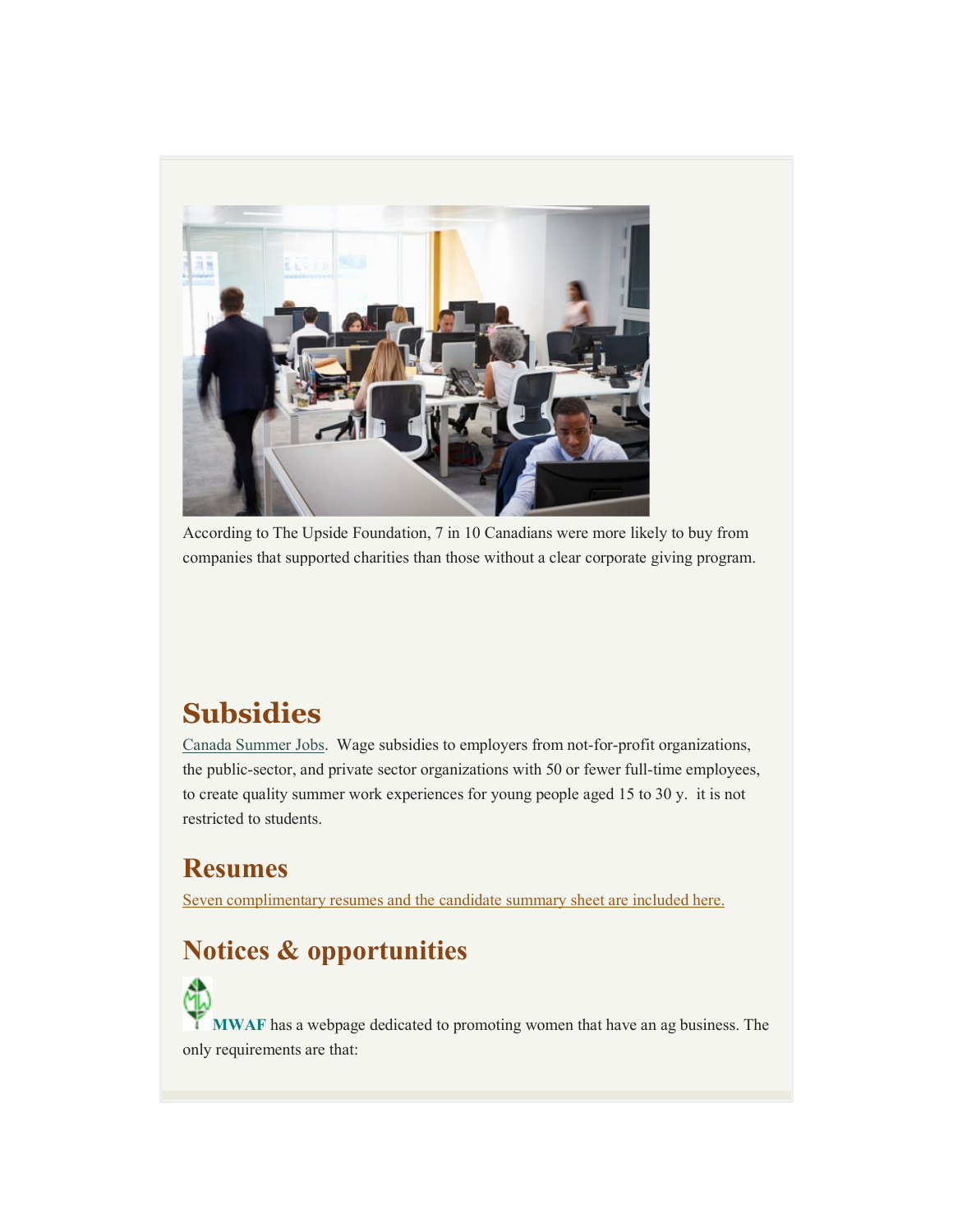- 1- The women owns 50-100% of a business
- 2- The business is in agriculture and food

The cost for an individual is only \$30/y and comes with free membership as an option. If interested, please, email us at mbwomeninagnfood@outlook.com

*Copyright © Careers in agriculture and food (CAF), All rights reserved.*

**Mailing address is:** Winnipeg, MB, R3M 3M7

Want to change how you receive these emails? You can unsubscribe from this list.